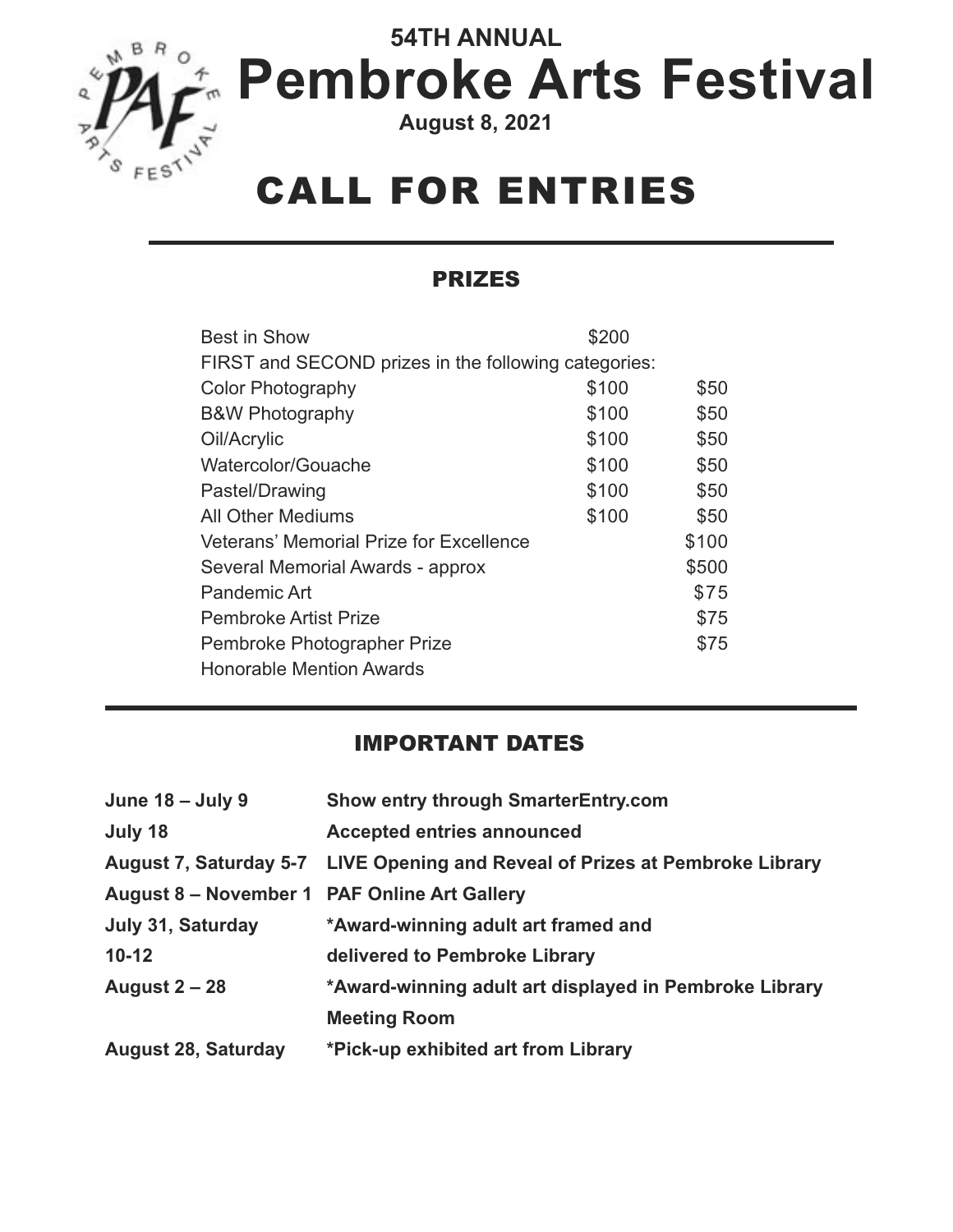### **\*AWARD-WINNING ART WILL HANG IN PEMBROKE LIBRARY**

### **We are excited to have a physical display of the award winners at the Pembroke Public Library Meeting Room during the whole month of August!**

It won't be necessary to frame your artwork in order to enter the show. However, if your work is selected to be exhibited as an award winner it will be up to you to choose whether you would like to have it framed and included in the physical show. **Art must be delivered in person.**

*Framing requirements: Wire across back, no glass clips, no sawtooth hangers.* 

### **ENTRIES**

- All entries must be the original concept of the artist, not copied from any published material or done under the instruction of a teacher, and must not have been previously exhibited in the Pembroke Arts Festival. Work deemed inappropriate by the committee will not be accepted.
- Artist must be 16 years or older
- Art must be created within the past four years.
- There is a \$12 non-refundable fee per entry with a limit of 6 entries
- There will be a 30% commission on all sales made through the Festival online gallery.

### **ONLINE ENTRY ONLY!**

#### **ENTRIES ARE OFFICIALLY BEING TAKEN JUNE 18 – JULY 9 THROUGH SMARTERENTRY.COM**

**Digital Image Format:** All entries must be digital and submitted online to *[www.smarterentry.com](http://)*. Information concerning the size and format of your image as well as the naming of your file can be found on the smarterentry website.

#### **THANK YOU FOR ENTERING THE 54TH ANNUAL PEMBROKE ARTS FESTIVAL**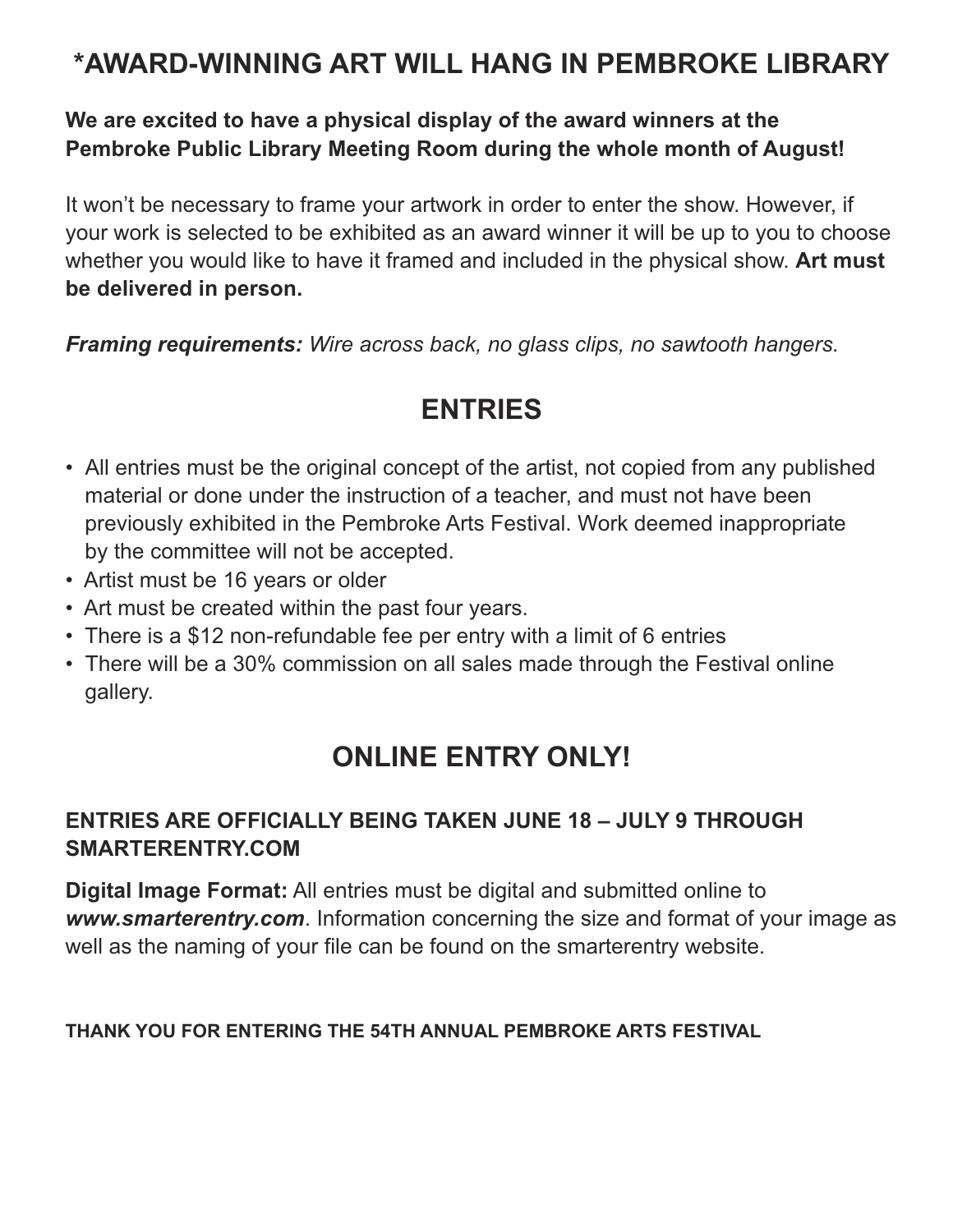### **JURORS**

**Christine Labich** believes that paying attention is an ethical act. Having left a career in ecology and evolutionary biology at age 30 to become a painter and mother, she paints outside throughout the seasons. As a naturalist, meditation student, and artist, she understands outdoor painting as an act of attention and translation, bringing particular ecologies, weather patterns, geological formations and time scales into focus within the frame of a painting. She enjoys the physical act of responding to real places, plants and processes with marks and color. For 20 years, her paintings have been celebrated in the Valley and beyond for their luminosity and grounded sense of location. Her work has won numerous international and national awards and is held in hundreds of private collections.

Christine has a studio in Florence, MA and teaches painting privately.